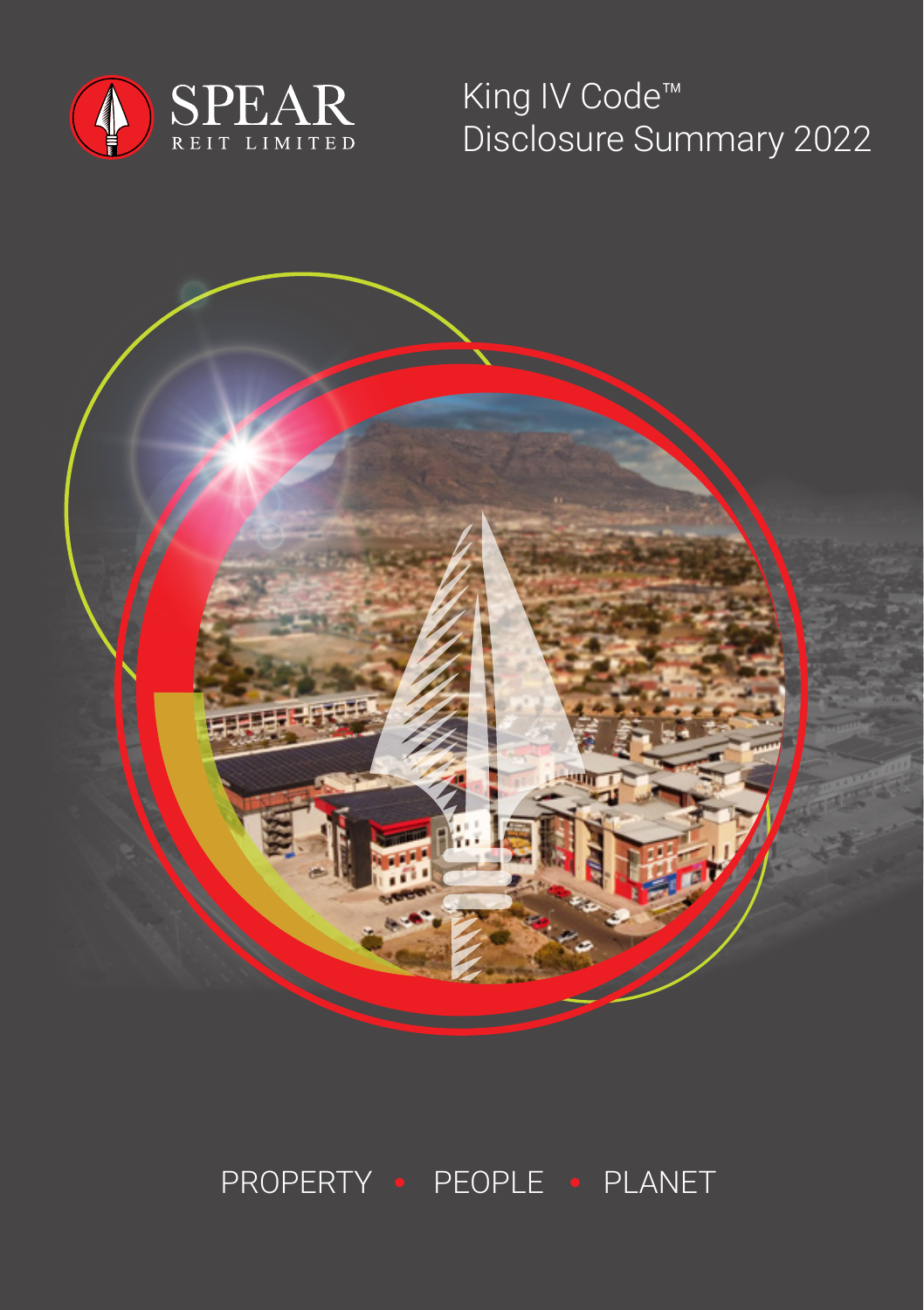## KING IV CODE™ DISCLOSURE SUMMARY

**The table below provides a brief summary and guidance on Spear's application of the King IV™ principles, with references to certain sections in the Integrated Report. Go to www.spearprop.co.za for the Integrated Report and full King IVTM Application Register.**

| <b>PRINCIPLES</b>                                                                                                                                                                                                                                                           | <b>NARRATIVE</b>                                                                                                                                                                                                                                       | <b>CROSS</b><br><b>REFERENCE</b>                                                                       |
|-----------------------------------------------------------------------------------------------------------------------------------------------------------------------------------------------------------------------------------------------------------------------------|--------------------------------------------------------------------------------------------------------------------------------------------------------------------------------------------------------------------------------------------------------|--------------------------------------------------------------------------------------------------------|
| <b>PRINCIPLE 1</b><br>The governing body should<br>lead ethically and effectively.                                                                                                                                                                                          | • Arrangement by which members are<br>held accountable for ethical and effective<br>leadership, including codes of conduct<br>and performance evaluations                                                                                              | Full online<br>Corporate<br>Governance<br>Report                                                       |
| <b>PRINCIPLE 2</b><br>The governing body should<br>govern the ethics of the<br>organisation in a way that<br>supports the establishment<br>of an ethical culture.                                                                                                           | • Arrangement for governing and managing<br>ethics<br>• Key focus area for ethics<br>• Measures taken to monitor organisational<br>ethics and how the outcomes were<br>addressed<br>• Future focus areas                                               | Full online<br>Corporate<br>Governance<br>Report<br>Integrated Report<br>on page 27                    |
| <b>PRINCIPLE 3</b><br>The governing body should<br>ensure that the organisation<br>is and is seen to be a good<br>corporate citizen.                                                                                                                                        | • Arrangements for governing and<br>managing responsible corporate<br>citizenship<br>• Key focus area for corporate citizenship<br>• Measures taken to monitor corporate<br>citizenship and how the outcomes were<br>addressed<br>• Future focus areas | Full online<br>Corporate<br>Governance<br>Report<br>Integrated Report<br>on pages 27-30                |
| <b>PRINCIPLE 4</b><br>The governing body<br>should appreciate that the<br>organisation's core purpose.<br>risks and opportunities,<br>strategy, business<br>model, performance and<br>sustainable development<br>are inseparable elements of<br>the value creation process. | • Integrated Report<br>· Corporate governance disclosures<br>• Annual financial statements                                                                                                                                                             | Full Online<br>Governance<br>Report<br>Integrated Report<br>on pages 12-19,<br>$43 - 44$ and $47 - 87$ |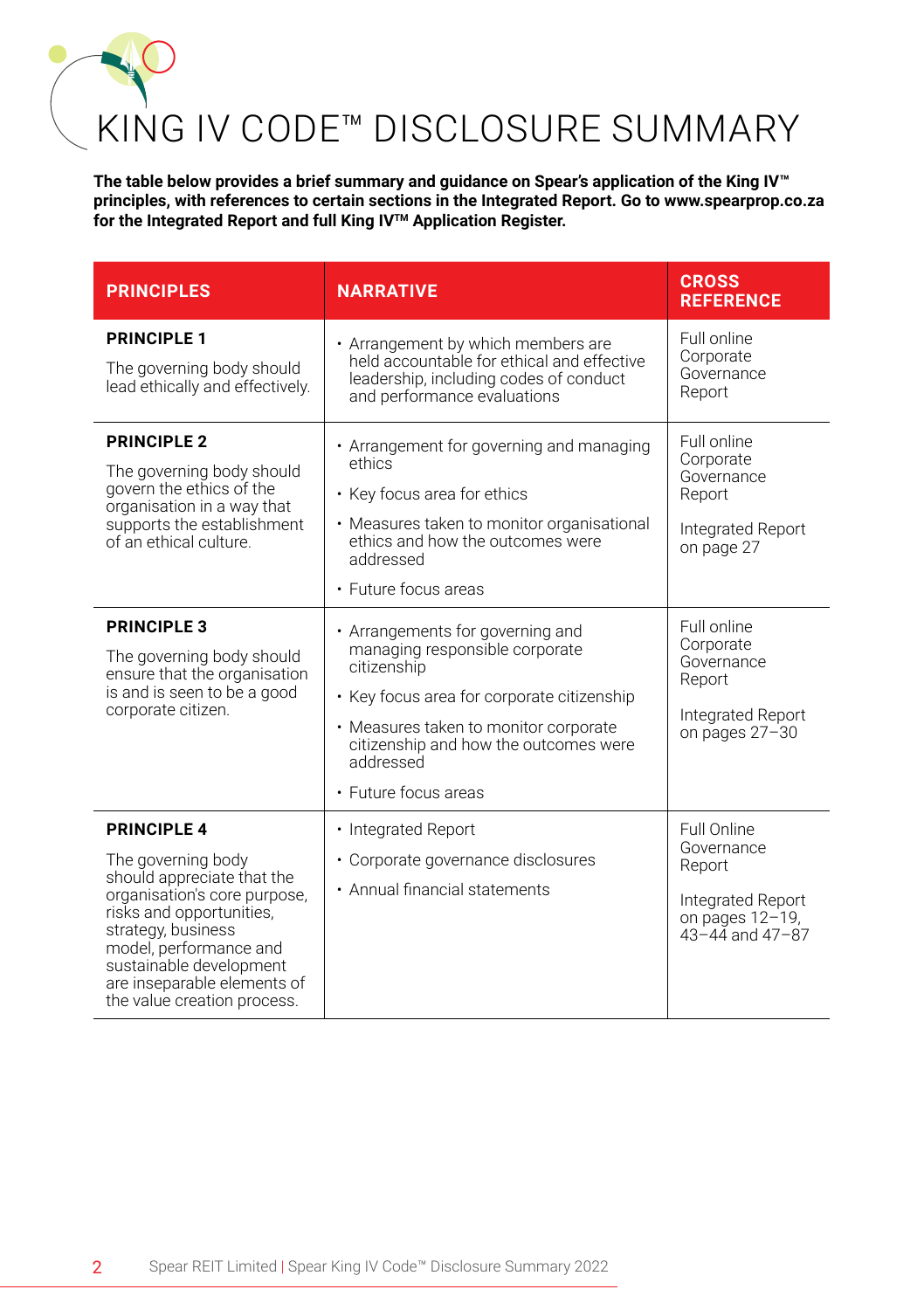| <b>PRINCIPLES</b>                                                                                                                                                                                                                                            | <b>NARRATIVE</b>                                                                                                                                                                                                                                                                                                                                                                                                                              | <b>CROSS</b><br><b>REFERENCE</b>                                                                         |
|--------------------------------------------------------------------------------------------------------------------------------------------------------------------------------------------------------------------------------------------------------------|-----------------------------------------------------------------------------------------------------------------------------------------------------------------------------------------------------------------------------------------------------------------------------------------------------------------------------------------------------------------------------------------------------------------------------------------------|----------------------------------------------------------------------------------------------------------|
| <b>PRINCIPLE 5</b><br>The governing body should<br>ensure that reports issued<br>by the organisation enable<br>stakeholders to make<br>informed assessments<br>of the organisation's<br>performance, and it's short,<br>medium and long-term<br>prospects.   | • Integrated Report<br>• Corporate governance disclosures<br>• Annual financial statements                                                                                                                                                                                                                                                                                                                                                    | Full online<br>Corporate<br>Governance<br>Report<br>Integrated Report<br>on pages 12-19<br>and $47 - 87$ |
| <b>PRINCIPLE 6</b><br>The governing body<br>should serve as the focal<br>point and custodian of<br>corporate governance in the<br>organisation.                                                                                                              | • Number of meetings and attendance<br>• Statement on whether the board<br>is satisfied that it has fulfilled its<br>responsibilities                                                                                                                                                                                                                                                                                                         | Full online<br>Corporate<br>Governance<br>Report<br>Integrated Report<br>on pages 23-25                  |
| <b>PRINCIPLE 7</b><br>The governing body should<br>comprise the appropriate<br>balance of knowledge.<br>skills, experience, diversity<br>and independence for it to<br>discharge its governance<br>role and responsibilities<br>objectively and effectively. | • Statement on whether the board is<br>satisfied that its composition reflects the<br>principle objectives<br>• Targets set for gender and race<br>representation with progress details<br>· Members' profile details<br>• Reasons why any members have retired<br>or been removed                                                                                                                                                            | Full online<br>Corporate<br>Governance<br>Report<br>Integrated Report<br>on pages 23-25                  |
| <b>PRINCIPLE 8</b><br>The governing body<br>should ensure that its<br>arrangements for delegation<br>within in its own structures<br>promote independent<br>judgement, and assist<br>with balance of power and<br>the effective discharge of<br>duties.      | For each committee:<br>• Overall role and responsibilities and<br>functions<br>• Composition, including members'<br>qualifications and experience<br>• External advisors or invitees<br>• Key areas of focus during the reporting<br>period<br>• Number of meetings held and attendance<br>• Statement on whether committee is<br>satisfied it has fulfilled its responsibilities<br>(Additional disclosure for audit and risk<br>committee.) | Full online<br>Corporate<br>Governance<br>Report<br>Integrated Report<br>on pages 21 and<br>$24 - 25$    |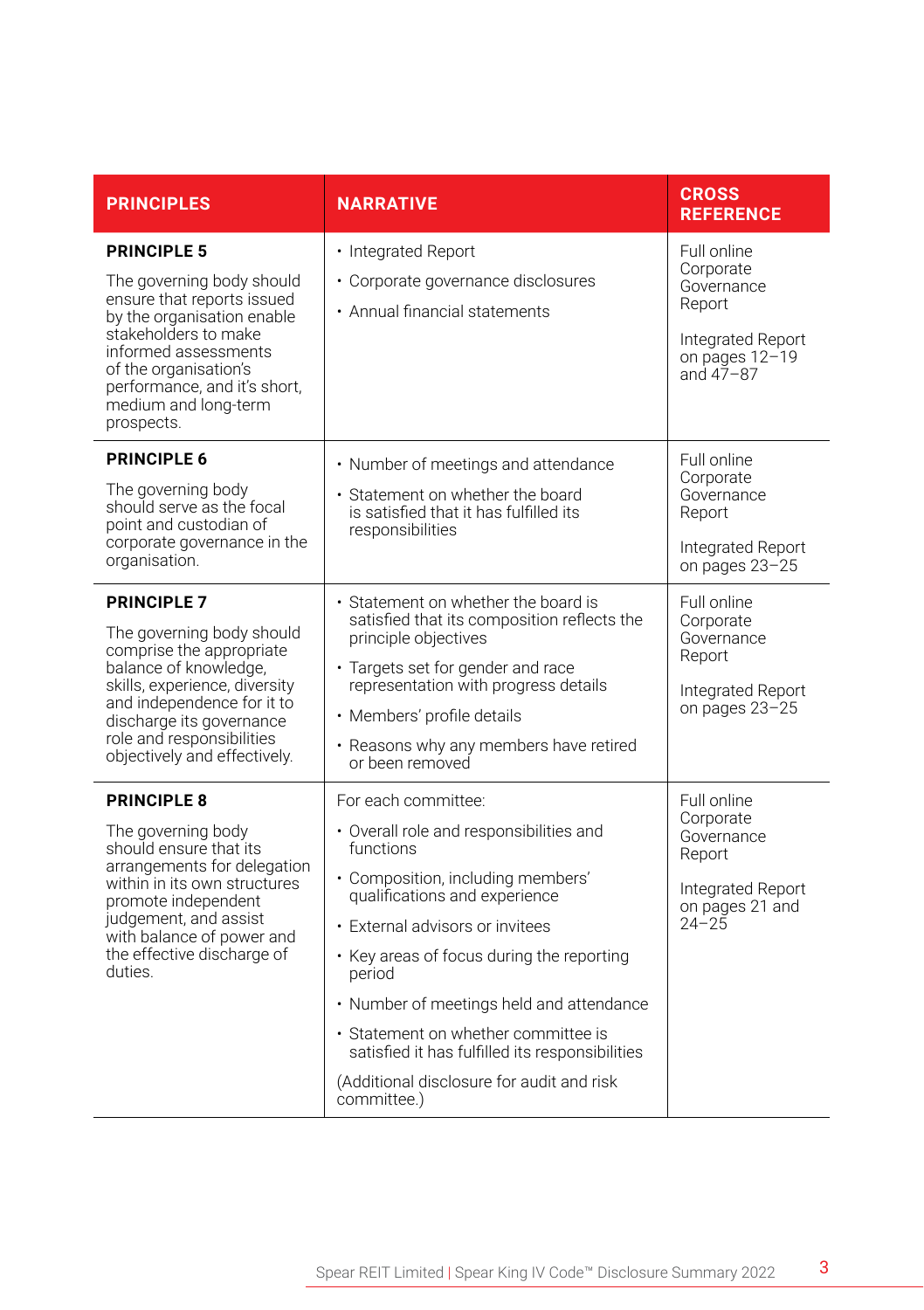| <b>PRINCIPLES</b>                                                                                                                                                                                                                                          | <b>NARRATIVE</b>                                                                                                                                                                                                                                                                                                                                                    | <b>CROSS</b><br><b>REFERENCE</b>                                                        |
|------------------------------------------------------------------------------------------------------------------------------------------------------------------------------------------------------------------------------------------------------------|---------------------------------------------------------------------------------------------------------------------------------------------------------------------------------------------------------------------------------------------------------------------------------------------------------------------------------------------------------------------|-----------------------------------------------------------------------------------------|
| <b>PRINCIPLE 9</b><br>The governing body should<br>ensure that the evaluation<br>of its own performance<br>and that of its committees.<br>its chair and its individual<br>members support<br>continued improvement<br>of performance and<br>effectiveness. | • Performance evaluation detail and<br>approach<br>• Evaluation results and actions<br>• Statement on satisfaction and whether<br>the evaluations are improving the board's<br>performance                                                                                                                                                                          | Full online<br>Corporate<br>Governance<br>Report                                        |
| <b>PRINCIPLE 10</b><br>The governing body should<br>ensure that the appointment<br>of and delegation to<br>management contribute to<br>role clarity and the effective<br>exercise of authority and<br>responsibilities.                                    | • Authority's framework statement on<br>contribution to clarity and the effective<br>exercise of authority and responsibilities<br>• Notice period for Chief Executive Officer<br>and termination conditions<br>· Statement on succession planning<br>• Arrangements for assessing professional<br>corporate governance services and<br>whether these are effective | Full online<br>Corporate<br>Governance<br>Report<br>Integrated Report<br>on pages 23-25 |
| <b>PRINCIPLE 11</b><br>The governing body should<br>govern risk in a way that<br>supports the organisation<br>in setting and achieving its<br>strategic objectives.                                                                                        | • Arrangement for governing and managing<br>risk<br>• Key focus areas including objectives, key<br>risks and these taken out of risk tolerance<br>levels<br>• Measures taken to monitor risk<br>management and how outcomes are<br>addressed<br>• Future focus areas                                                                                                | Full online<br>Corporate<br>Governance<br>Report<br>Integrated Report<br>on pages 43-44 |
| <b>PRINCIPLE 12</b><br>The governing body should<br>govern technology and<br>information in a way that<br>supports the organisation<br>setting and achieving its<br>strategic objectives.                                                                  | • Arrangements for governing and<br>managing technology and information<br>• Key focus areas including objectives,<br>changes in policy, acquisitions and<br>remedial action for incidents<br>• Actions taken to monitor effectiveness of<br>technology and information management<br>and how outcomes are addressed<br>• Future focus areas                        | Full online<br>Corporate<br>Governance<br>Report                                        |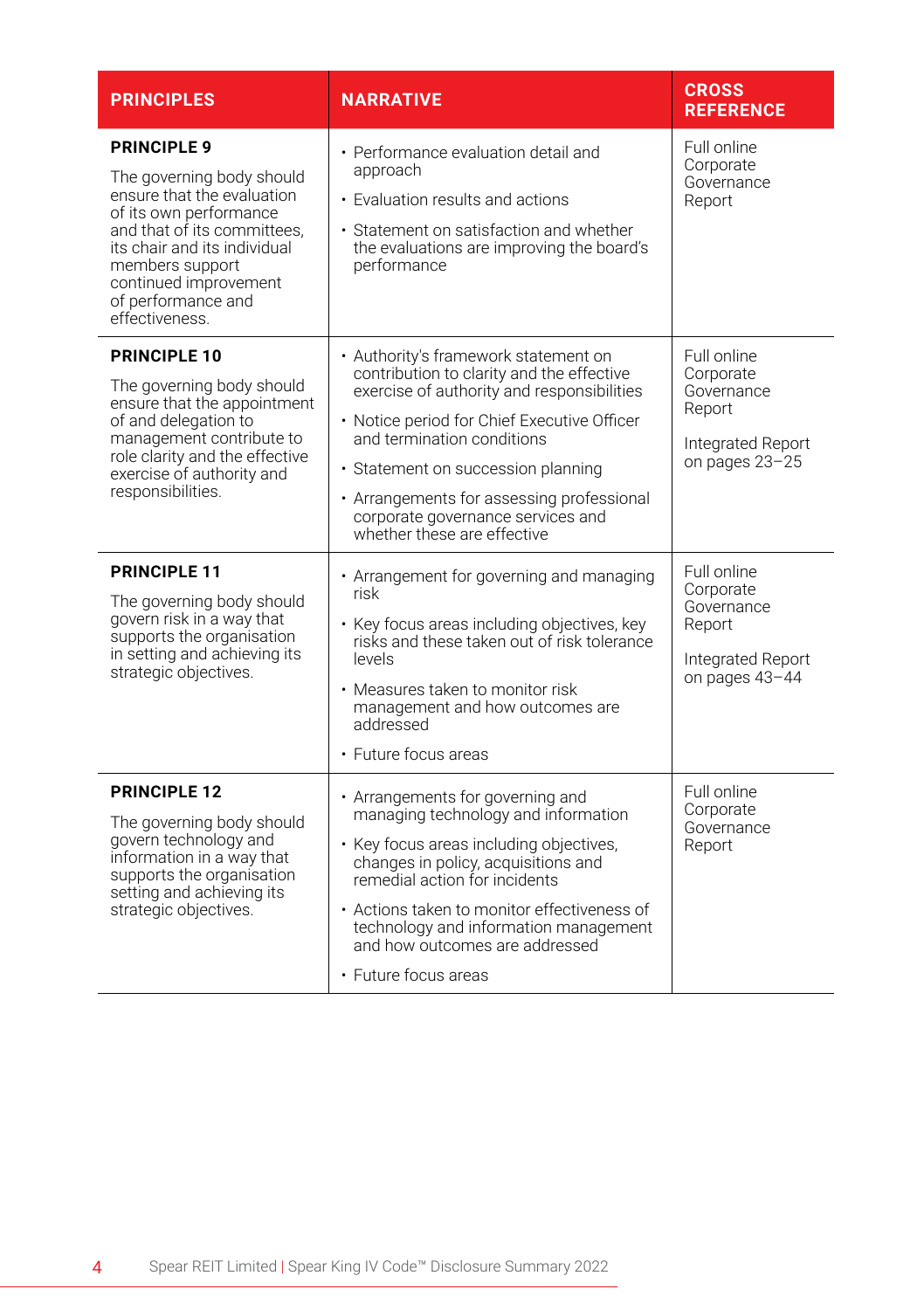| <b>PRINCIPLES</b>                                                                                                                                                                                                                                                                                                     | <b>NARRATIVE</b>                                                                                                                                                                                                                                                                                                                                                                                                                                   | <b>CROSS</b><br><b>REFERENCE</b>                                                                      |
|-----------------------------------------------------------------------------------------------------------------------------------------------------------------------------------------------------------------------------------------------------------------------------------------------------------------------|----------------------------------------------------------------------------------------------------------------------------------------------------------------------------------------------------------------------------------------------------------------------------------------------------------------------------------------------------------------------------------------------------------------------------------------------------|-------------------------------------------------------------------------------------------------------|
| <b>PRINCIPLE 13</b><br>The governing body<br>should govern compliance<br>with applicable laws and<br>adopted, non-binding rules,<br>codes and standards in<br>a way that supports the<br>organisation being ethical<br>and a good corporate<br>citizen.                                                               | • Arrangement for governing and managing<br>compliance<br>• Key focus areas<br>• Actions taken to monitor the effectiveness<br>of compliance and how the outcomes are<br>addressed<br>· Future focus areas<br>• Material or repeated regulatory penalties<br>• Details of monitoring and compliance<br>inspections by environmental regulators,<br>findings on non-compliance with<br>environmental laws or criminal sanctions<br>and prosecutions | Full online<br>Corporate<br>Governance<br>Report<br>Integrated Report<br>on pages 24 and<br>$27 - 28$ |
| <b>PRINCIPLE 14</b><br>The governing body<br>should ensure that the<br>organisation remunerates<br>fairly, responsibly and<br>transparently so as to<br>promote the achievement<br>of strategic objectives and<br>positive outcomes in the<br>short, medium and long<br>term.                                         | • Background statement<br>• Overview of the main provisions of the<br>remuneration policy<br>· Implementation of the 2019 remuneration<br>policy<br>• Annual general meeting voting                                                                                                                                                                                                                                                                | Integrated Report<br>on pages 33-38                                                                   |
| <b>PRINCIPLE 15</b><br>The governing body should<br>ensure that assurance<br>services and functions<br>enable an effective control<br>environment, and that<br>these support the integrity<br>of information for internal<br>decision-making and of<br>the organisation's external<br>reports.                        | • Type of assurance processes applied to<br>each report in addition to the independent<br>external audit opinions, including:<br>- The nature, scope and extent of<br>assurance:<br>- A statement by the board about the<br>integrity of the report                                                                                                                                                                                                | Full online<br>Corporate<br>Governance<br>Report<br>Integrated Report<br>on pages 50 and<br>$53 - 55$ |
| <b>PRINCIPLE 16</b><br>In the execution of its<br>governance role and<br>responsibilities, the<br>governing body should<br>adopt a stakeholder-<br>inclusive approach that<br>balances the needs.<br>interests and expectations<br>of material stakeholders<br>in the best interest of the<br>organisation over time. | • Arrangement for governing and managing<br>stakeholder relationships<br>• Key focus areas<br>• Actions taken to monitor the effectiveness<br>of stakeholder management and how<br>outcomes were addressed<br>• Future focus areas                                                                                                                                                                                                                 | Full online<br>Corporate<br>Governance<br>Report                                                      |